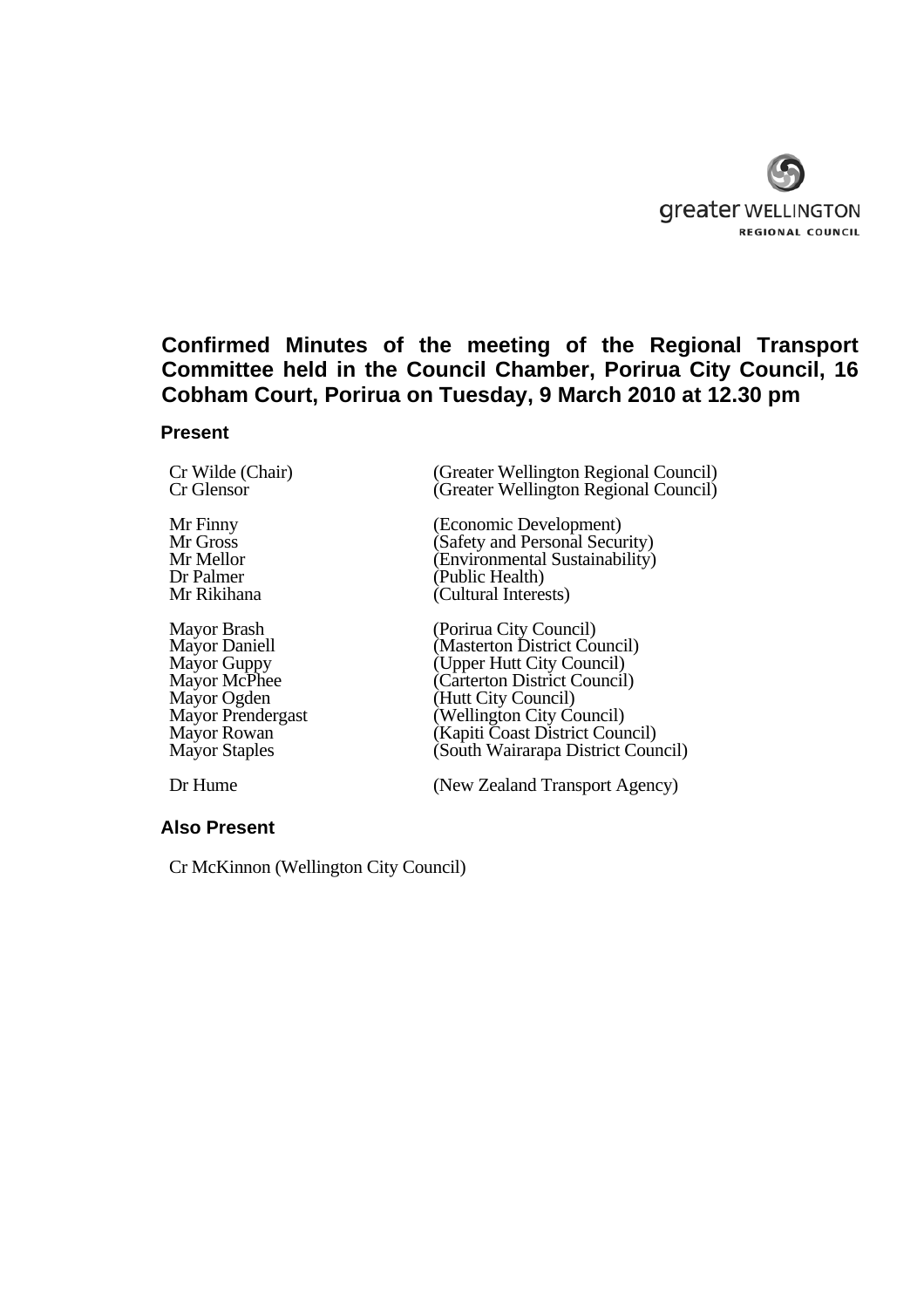*Moved (Mayor Prendergast/Mayor Guppy)*

*That the Committee accepts the apologies for absence from Mr Bryan (Access and Mobility).*

The motion was **CARRIED.**

### RT 86 **Declarations of Conflict of Interest**

Mr Mellor declared a possible of conflict of interest as a member of the Public Transport Users' Trust.

# RT 87 **Public Participation**

Chris Horne spoke on the proposed 2010-2040 Regional Transport Strategy for consultation (item RT89).

Paula Warren spoke about the newly created Public Transport Users' Trust "PT Voice". Founding members are Mike Mellor, Paula Warren, and Kent Dunstan. Ms Warren indicated that the Trust is unlikely to be a membership-based organisation. Its aim is to speak on behalf of public transport users.

# RT 88 **Confirmation of Minutes**

*Moved (Mr Finny/Cr Glensor)*

*That the Committee:*

 *Confirms the minutes of the Regional Transport Committee meeting of 10 February 2010, Report 10.39, as amended by the inclusion of Councillor Bruce (Greater Wellington) as also present.*

The motion was **CARRIED.** 

# RT 89 **Proposed 2010 – 2040 Regional Land Transport Strategy for Consultation**

**Report 10.69** File: TP/01/15/01

*Moved (Mayor Prendergast/Mr Finny)*

*That the Committee:*

- *1. Receives the report.*
- *2. Notes the contents of the report.*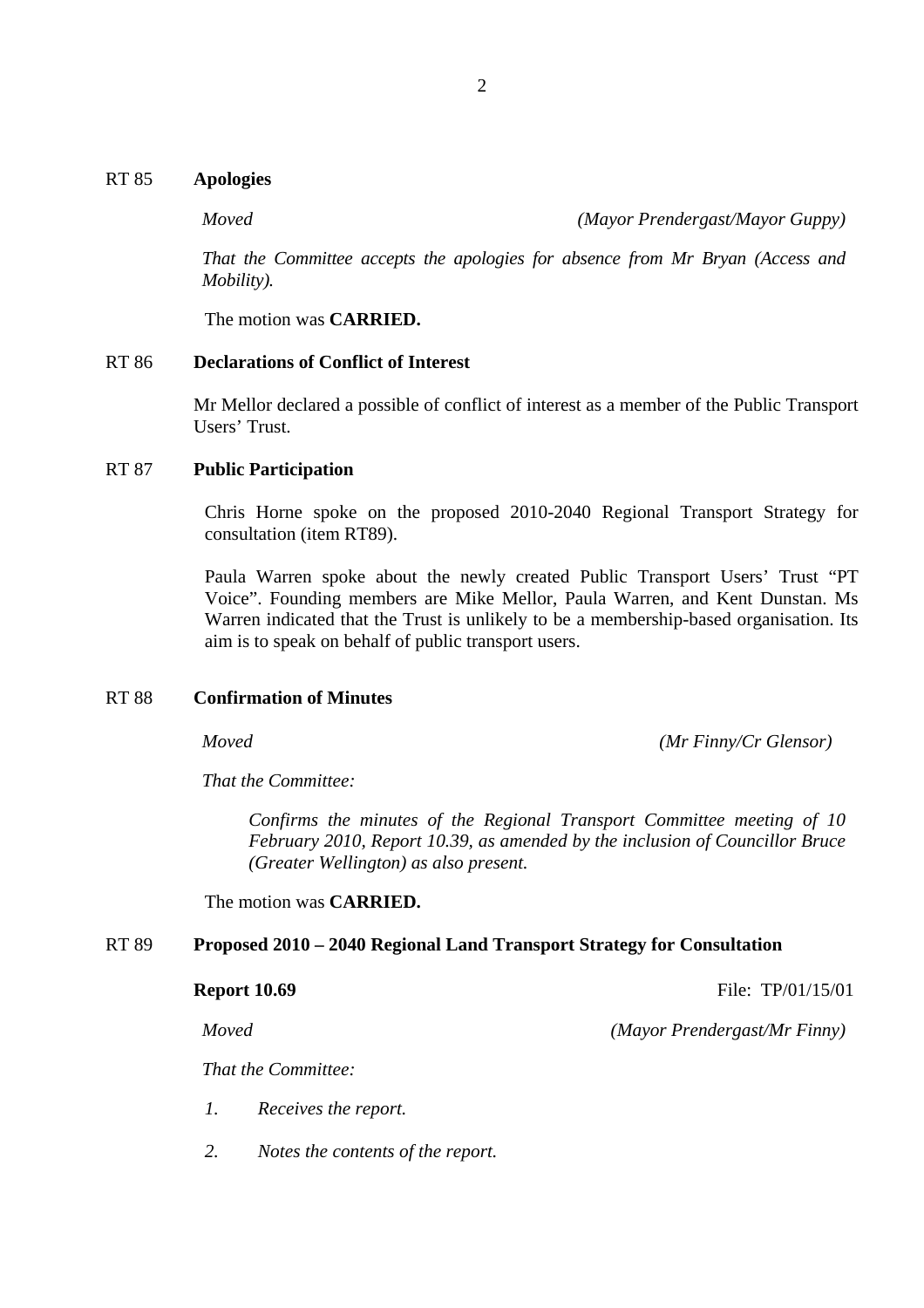- *3. Approves the proposed Regional Land Transport Strategy 2010 2040 for public consultation*
- *4. Agrees the consultation plan for the proposed Regional Land Transport Strategy 2010 – 2040 in Attachment 4.*
- *5. Approves the proposed Regional Land Transport Strategy 2010 2040 consultation summary document.*
- *6. Delegates to the Chair of the Wellington Regional Transport Committee authority to approve any final amendments to the proposed strategy for consultation resulting from this Committee meeting, and further discussions with Mr Mellor on changes to explanatory wording.*

The motion was **CARRIED** 

### **Noted**

Mayor Rowan requested that the following be added to the Proposed 2010 – 2040 Regional Land Transport Strategy for Consultation document:

*During the next review of the Western Corridor Plan, the relevant projects that make up the SH1 Wellington Northern Corridor Road of National Significance programme – four lane expressway between Mackays Crossing and Otaki, as well as the NZ Transport Agency's decision to replace the Kapiti Western Link Road project with proposed Sandhills Expressway – will be taken into account. It is expected that the Western Corridor Plan will be significantly revised to address issues including local connectivity and access, cycling, walking, and integrated land use and transport, especially with regard to the proposed Sandhills Expressway.*

### RT 90 **Establishment of a Hearing Subcommittee for the Draft Wairarapa Corridor Plan**

**Report 10.70 File: TP**/03/17/05

*Moved (Mayor Rowan/Mayor Prendergast)*

*That the Committee:*

- *1. Receives the report.*
- *2. Notes the contents of the report.*
- *3. Resolves to establish a subcommittee to hear, evaluate and report on submissions to the Draft Wairarapa Corridor Plan and make recommendations to the Committee in accordance with the Terms of Reference in Attachment 1.*
- *4. Resolves to appoint the following five Committee members (including a chair) to the Draft Wairarapa Corridor Plan Hearing Subcommittee:*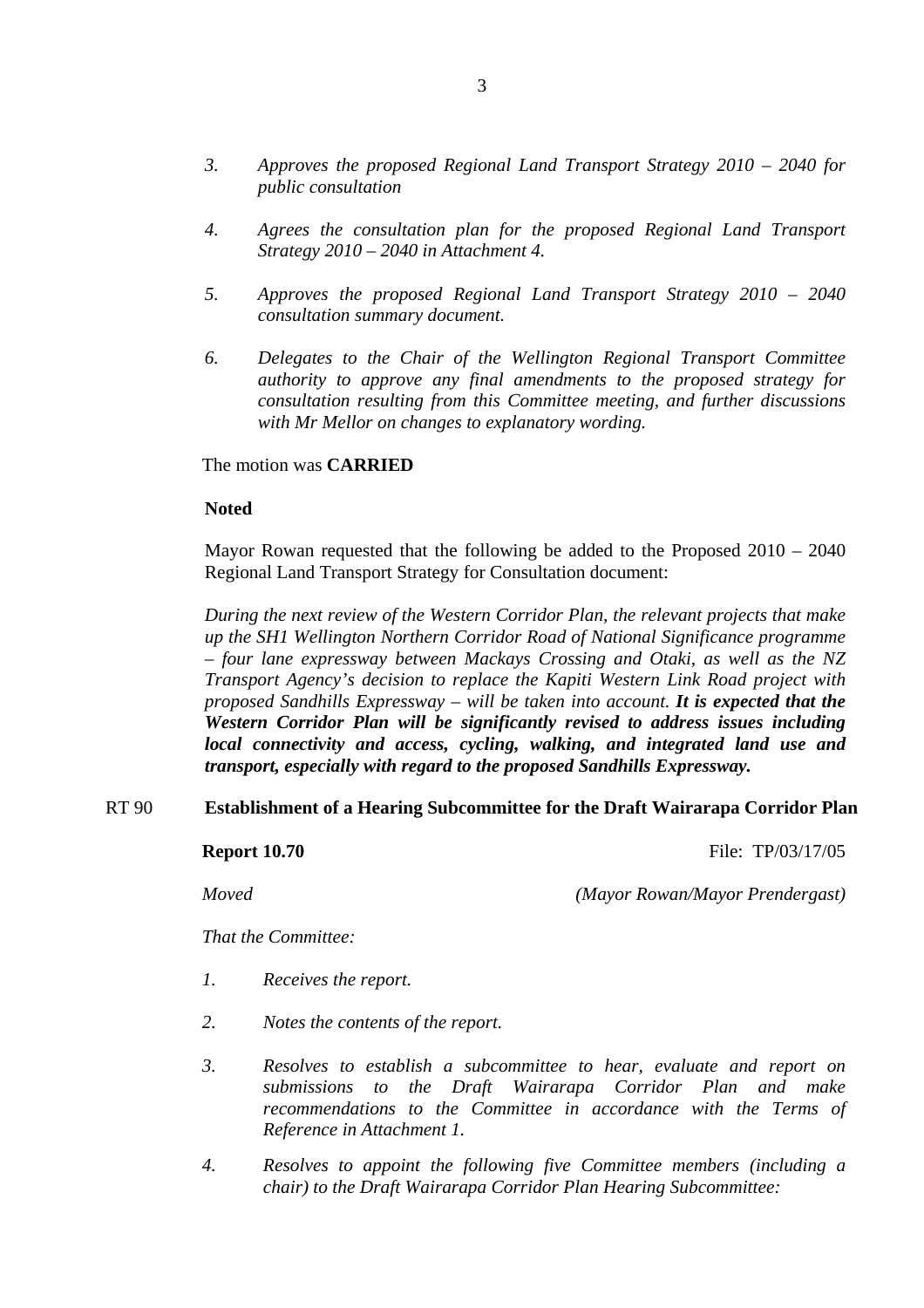- *Councillor Fran Wilde (chair)*
- *Mayor Adrienne Staples*
- *Mayor Gary McPhee*
- *Mayor Garry Daniell*
- *Dr Deborah Hume*

The motion was **CARRIED**.